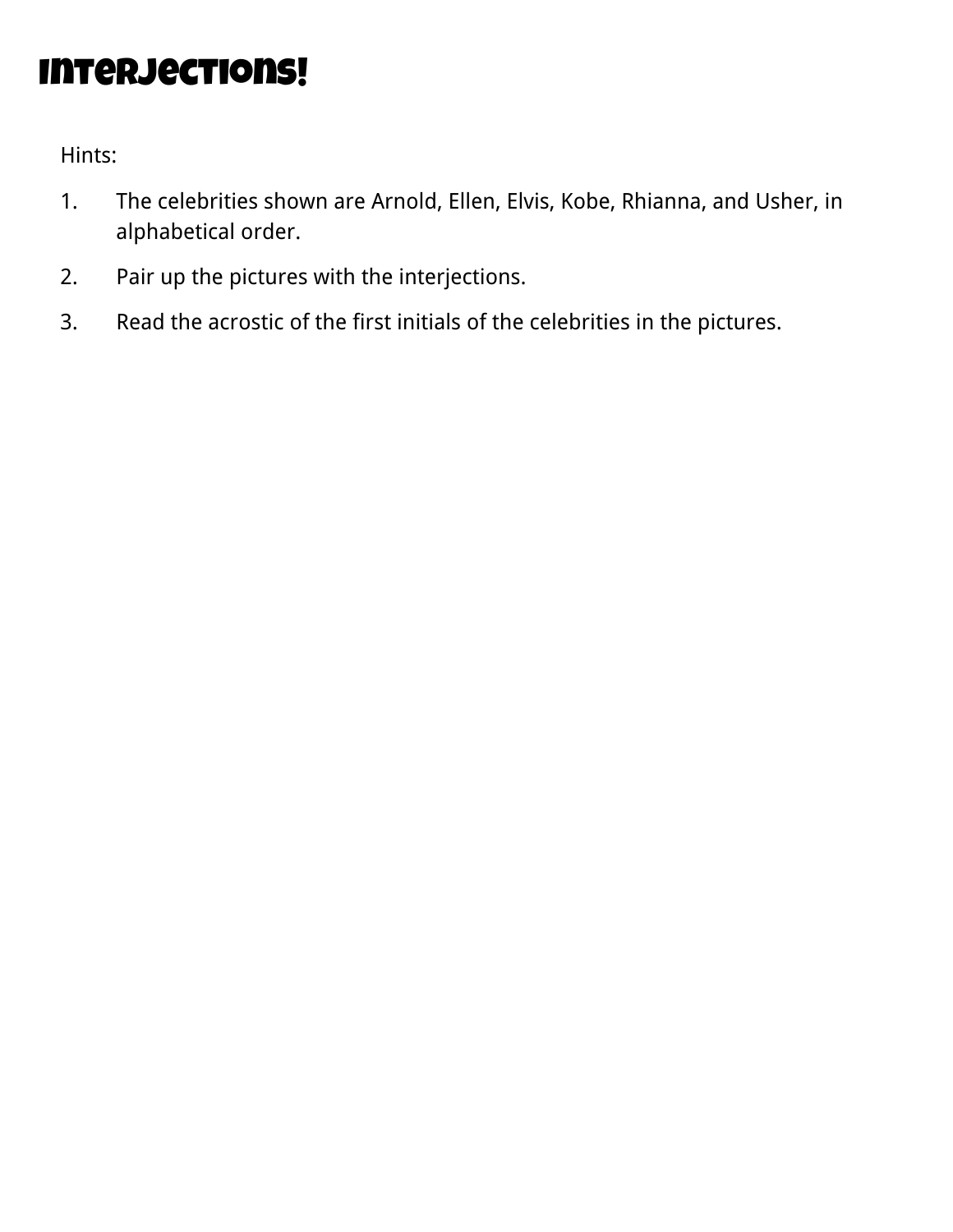# Unpack your adjectives

- 1. Find pairs of words in the Full and Empty luggage columns where the Full luggage word is the Empty luggage word but "packed" with an adjective inside it.
- 2. Find pairs to clearly define adjectives on the left
- 3. Read down the highlighted letters to find the adjective left behind at camp.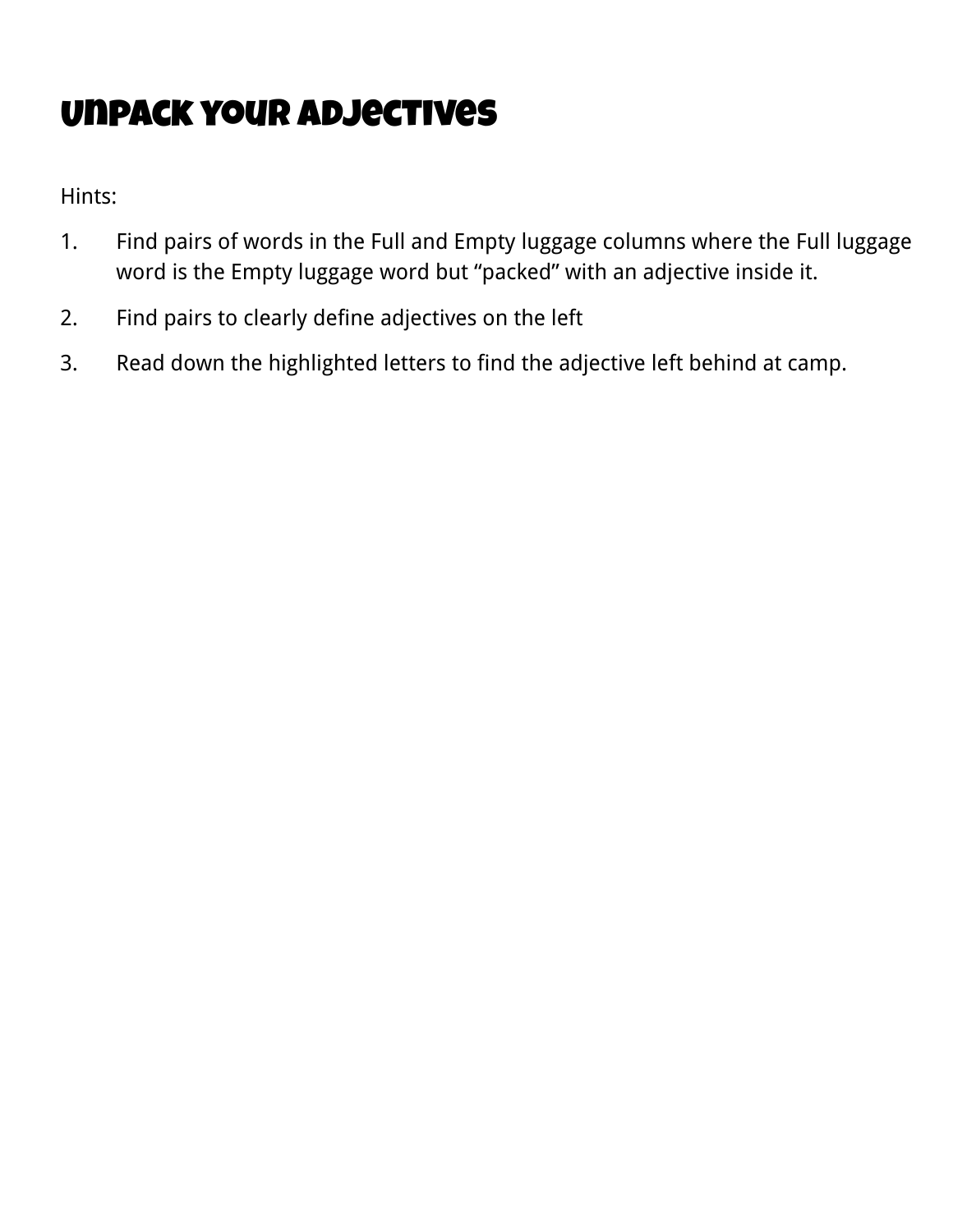# Conjunction Junction

- 1. Add starting letters to everything and pair up left and right words or phrases to make a common phrase. Each phrase has And, But, or Or in the middle.
- 2. Read down the first letter of the words and phrases on the right side to see how the final answer is encoded with three types of values.
- 3. Decode the center column using the Ternary encoding with And=0, But=1, and  $Or=2$ .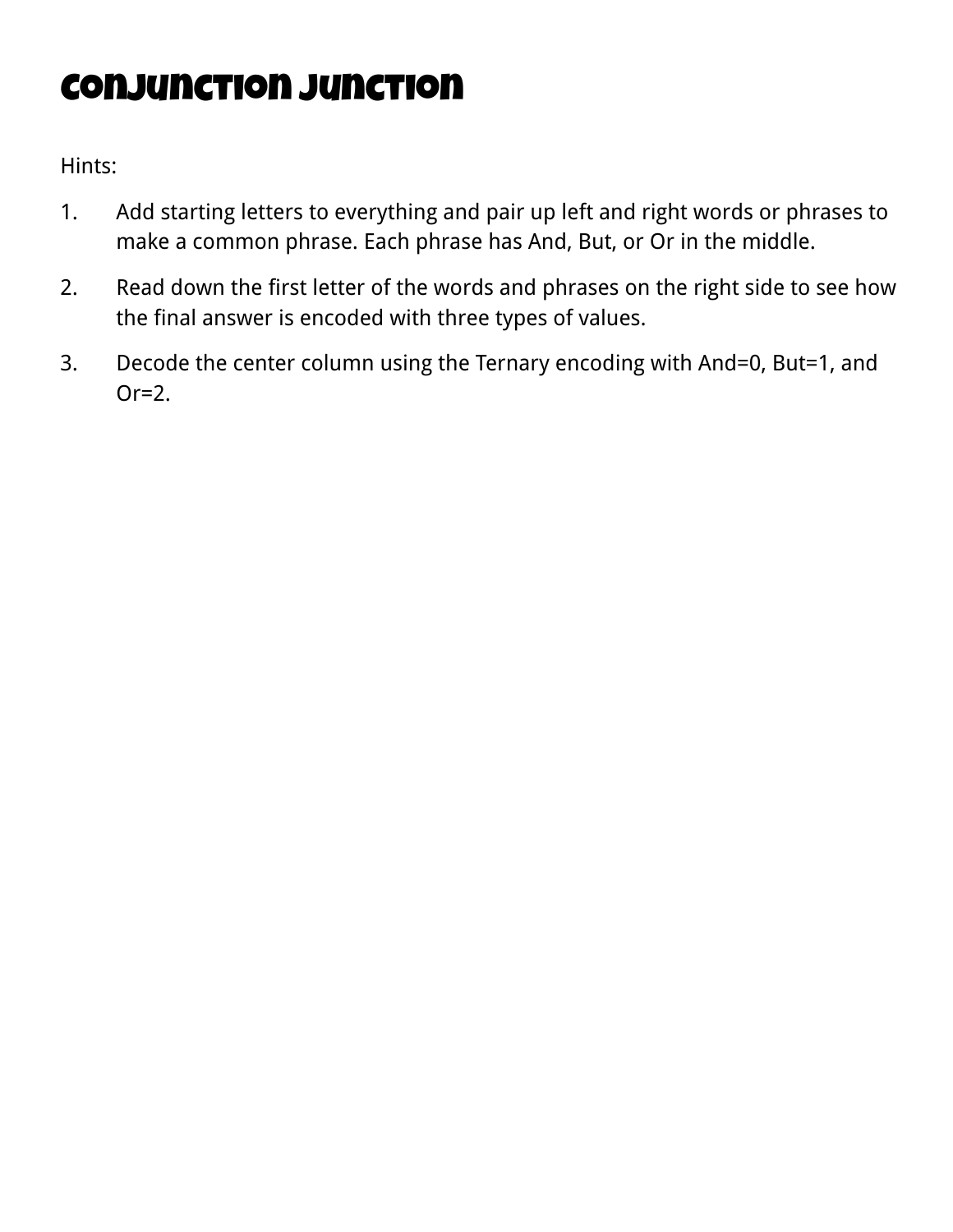#### FOUR-LEGGED ZOO

- 1. The one body in the diagonal 1,3 row with letters RAE must be in the cell with the A, because the R and E cells only have 3 neighbors and can't have 4 neighboring legs.
- 2. The bodies are in cells with letters that read from top to bottom: NOANSWER.
- 3. Read the letters from the *empty* cells and apply the instructions at the start to the letters at the end.
- 4. Shift the ending letters forward by two in the alphabet to reveal the animal.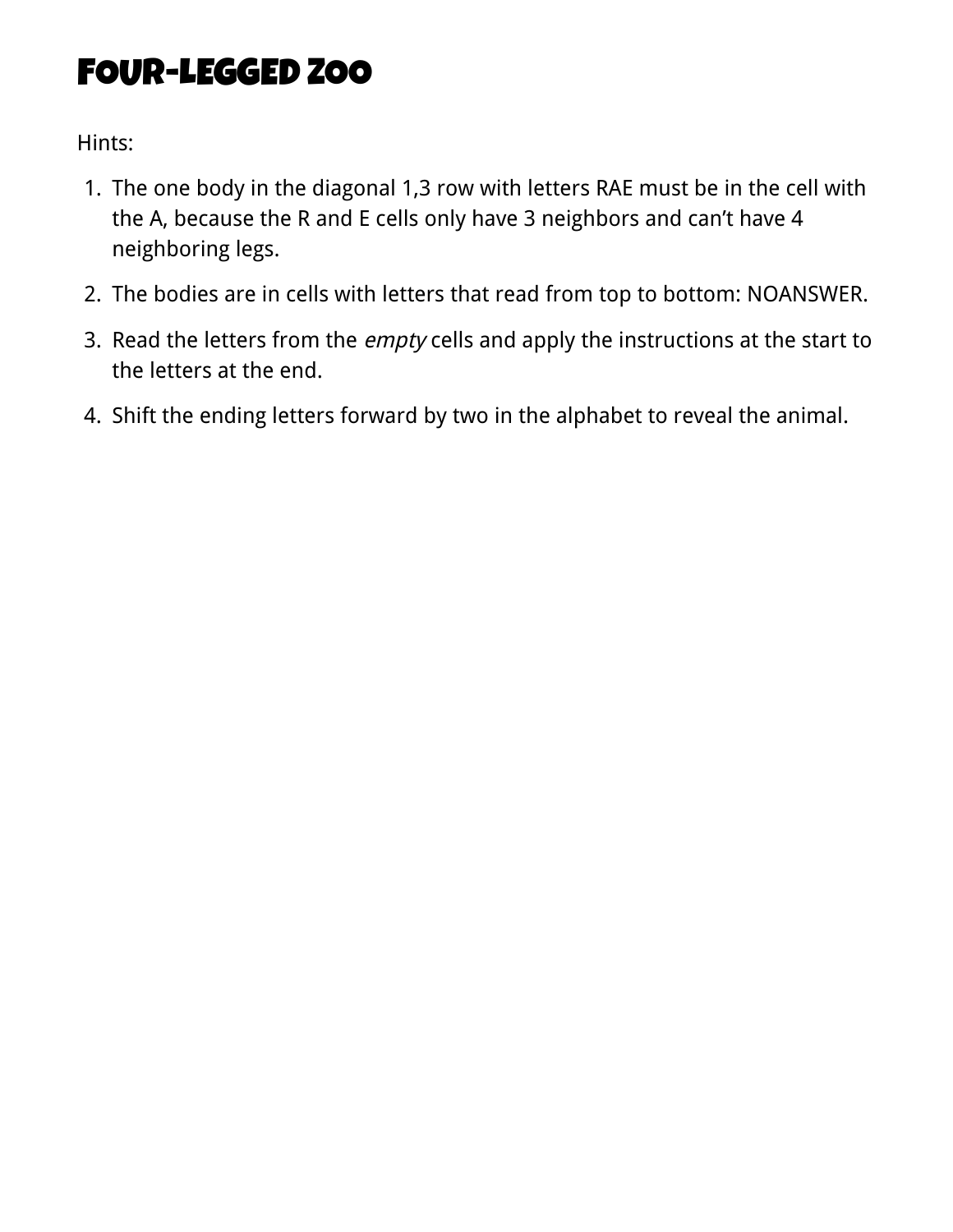# My hero, zero

- 1. Answer the clues, find common nicknames for Zero, and replace the nicknames with "Zero" in the answers.
- 2. Fill in the answers with the matching common letters.
- 3. Read the common letters pulled to the right to see the answer.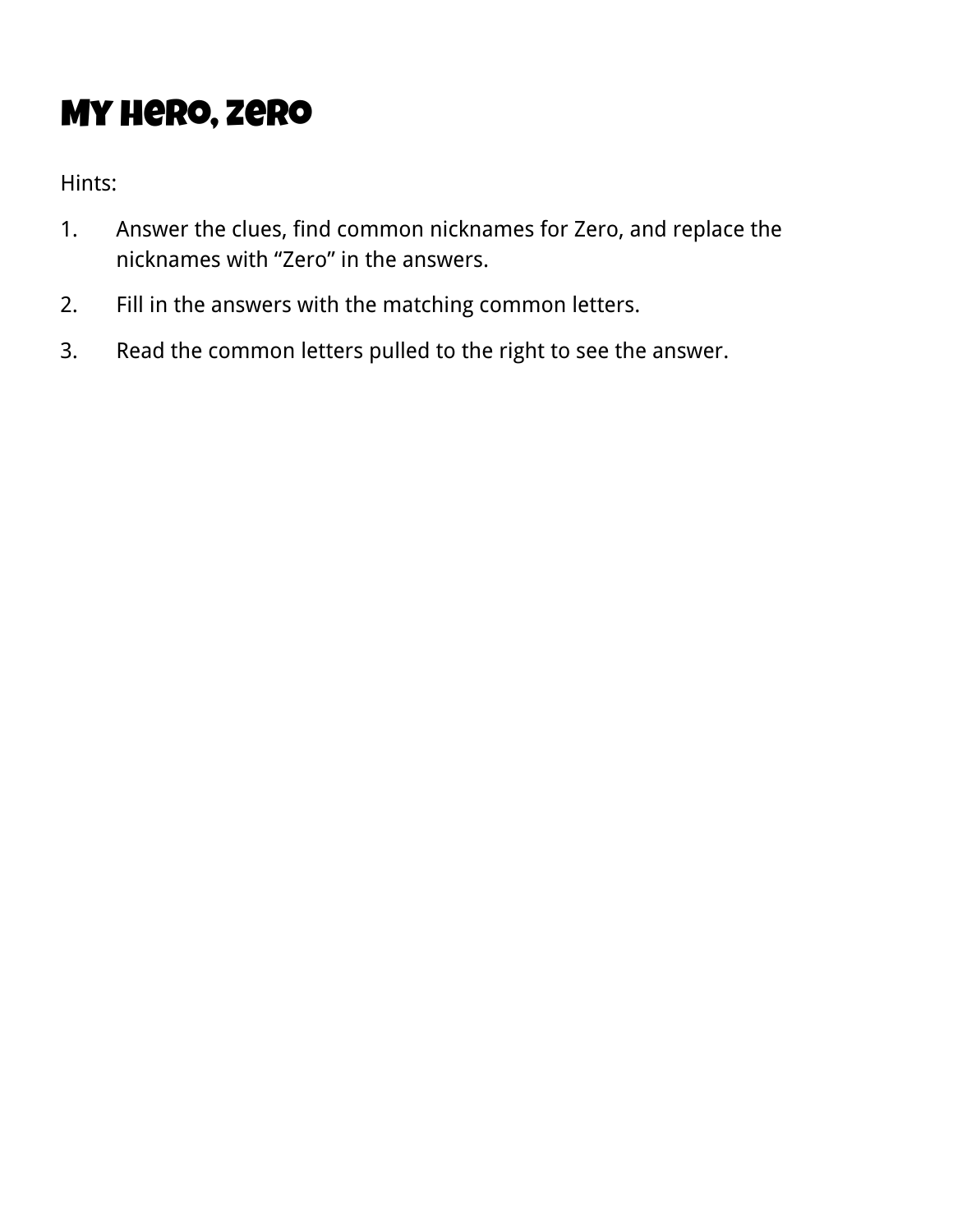### Elementary, my dear!

- 1. Start by determining the first element in Equation A and the elements after the signs in Equations A and E.
- 2. Then use "sudoku" rules to figure out that the numbers in Equation A must be 1, 4, 5, and 3. Continue with the numbers in column H, then Equation B, and so on.
- 3. Once you have Equations A-E solved, compute the answers to Equations F-J and convert the numerical answers to letters.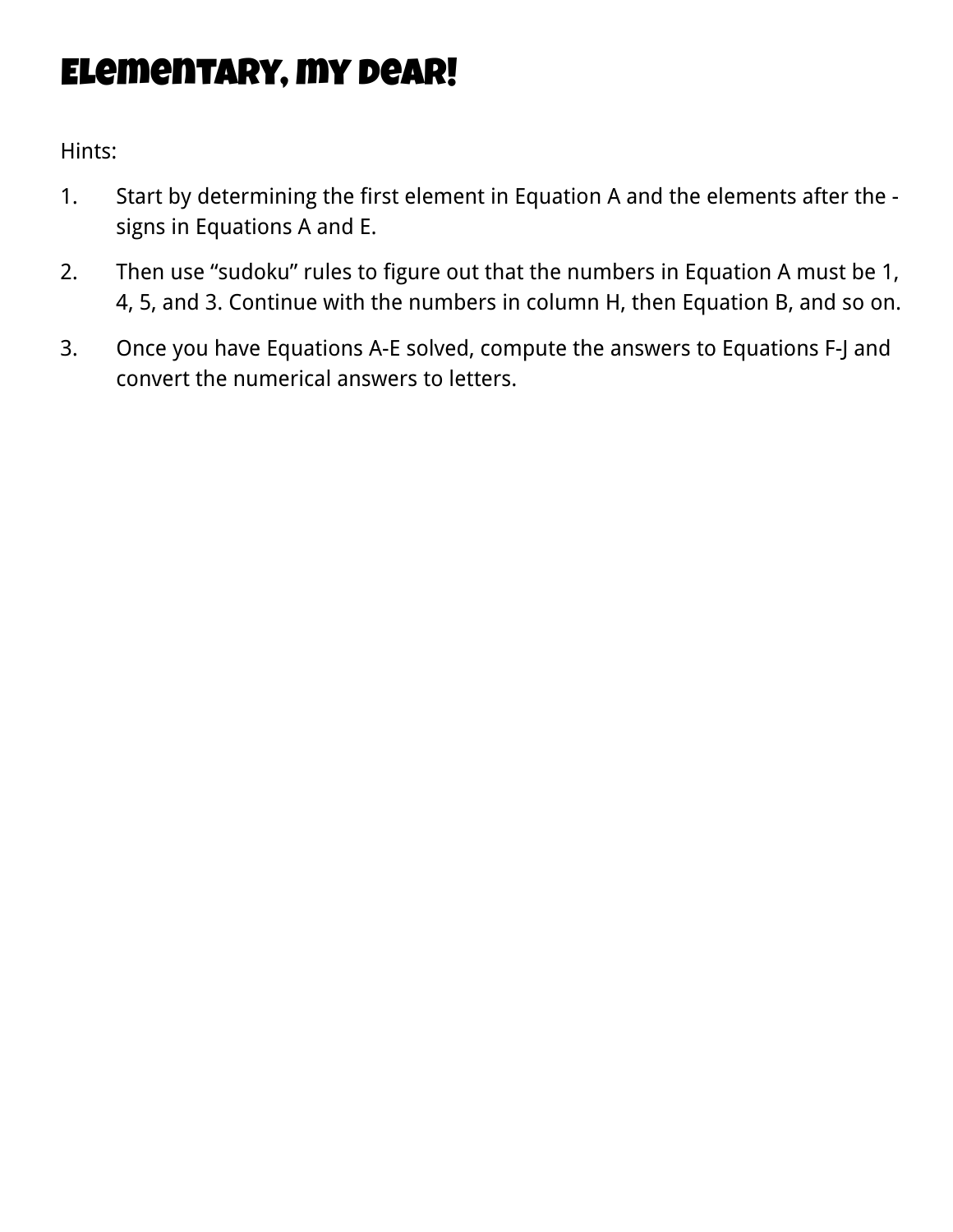# Little Twelve Toes

- 1. Pairs of Left and Right answers differ by one syllable at the end.
- 2. Draw twelve lines by connecting pairs of answers. For example, 1:AL to 7:ALTO
- 3. Read the letters that are not crossed by any lines.